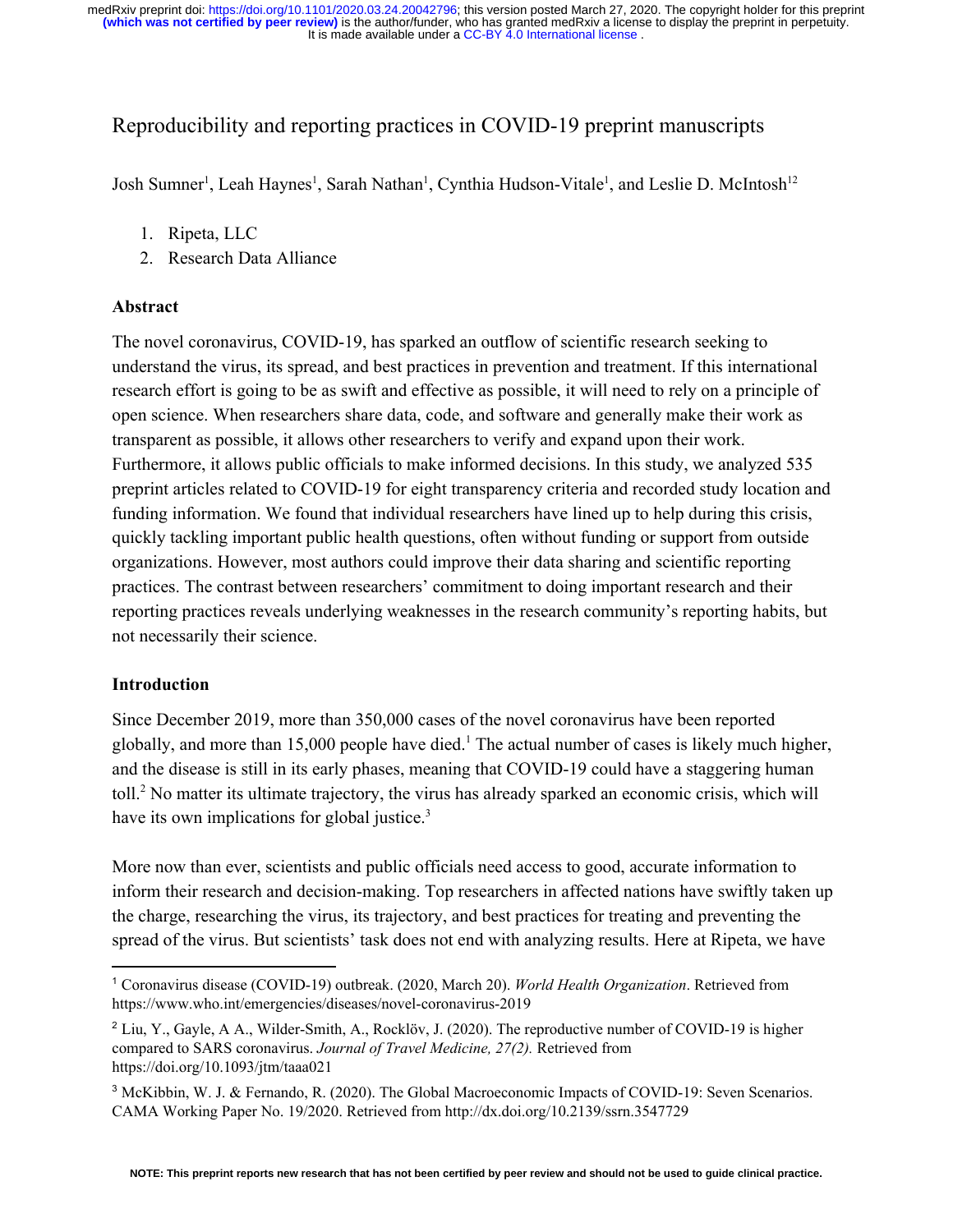always recognized that *open* science supports *good* science, so this outbreak has heightened the importance of transparently sharing data, analysis methods, software, and code. When research is truly reproducible, it allows researchers to evaluate and expand upon each other's work.<sup>4</sup> Right now, that could mean lives saved. And, the easier it is for researchers to replicate each other's work, the more quickly we will learn about COVID-19. We echo the sentiments of Wellcome Trust, which has urged "researchers, journals and funders to ensure that the research findings and data relevant to this outbreak are shared rapidly and openly to inform the public health response and help save lives."<sup>5</sup>

The objective of this work was to classify preprints for eight different reproducibility and integrity criteria. This report provides aggregated data on 535 preprint manuscripts to explore the state of open science during this pandemic, and gives rapid initial screenings for editors and peer-reviewers to use. In providing this information, we hope to encourage best practices both now and in the future as well.

## **Methods**

On March 16, 2020, we harvested all preprint articles from the medRxivand bioRxiv databases related to COVID-19, for a total of 535 manuscripts. We then evaluated these articles using R statistical software version 3.5.1 for eight key reproducibility and integrity criteria: study purpose, data availability statement, data location, study location, author review, ethics statement, funding statement, and code availability (see Table 1).

The Ripeta team analyzed the manuscripts using the Ripeta application, which leverages natural language processing (NLP) to identify and extract key pieces of text from scientific articles. Ripeta has developed several NLP models, each tuned to a specific [reproducibility criterion.](https://www.ripeta.com/uploads/7/4/8/7/7487334/ripeta_approach_and_criteria_definitions.pdf) Trained to read like humans, these NLP models scan articles for seed phrases and terms that indicate the presence of their respective reproducibility criteria. Ripeta has not yet developed NLP models for all of the criteria analyzed in this study, so certain criteria required manual searches for this report. Furthermore, to ensure complete accuracy for this study, we conducted manual checks for all criteria.

<sup>4</sup> Begley, C. G., & Ioannidis, J. P. A. (2015). Reproducibility in science: Improving the standard for basic and preclinical research. *Circulation Research, 116*(1), 116-126. doi:10.1161/CIRCRESAHA.114.303819

<sup>5</sup> Sharing research data and findings relevant to the novel coronavirus (COVID-19) outbreak. (2020, January 30). *Wellcome Trust*. Retrieved from

https://wellcome.ac.uk/press-release/sharing-research-data-and-findings-relevant-novel-coronavirus-covid-19-outbre ak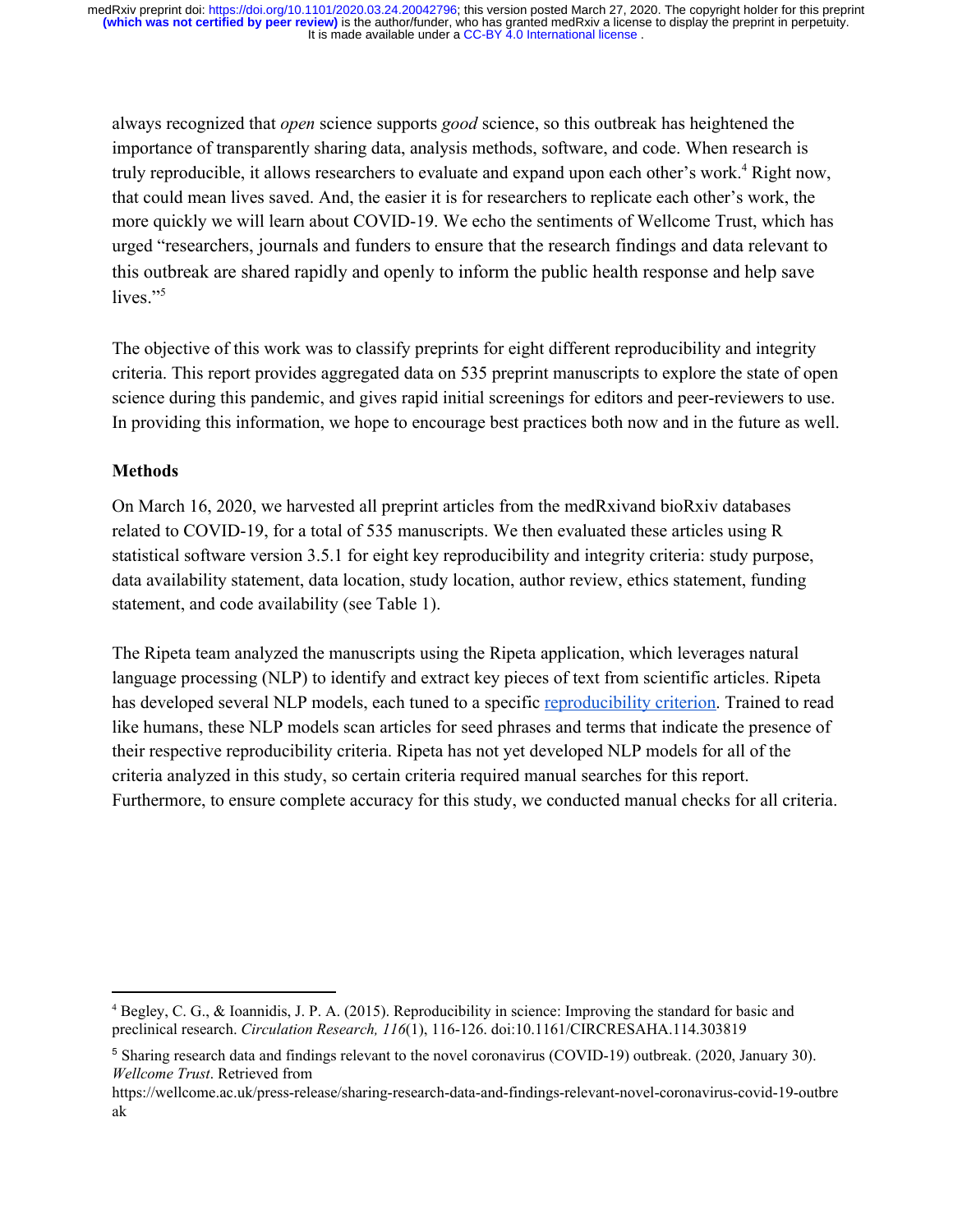| <b>Transparency Criteria</b> | <b>Definition</b>                                                                                                                                                                                                                                                                             | <b>Response Type</b> |  |
|------------------------------|-----------------------------------------------------------------------------------------------------------------------------------------------------------------------------------------------------------------------------------------------------------------------------------------------|----------------------|--|
| <b>Study Purpose</b>         | A concise statement in the<br>introduction of the article, often in<br>the last paragraph, that establishes<br>the reason the research was<br>conducted. Also called the study<br>objective.                                                                                                  | Binary               |  |
| Data Availability Statement  | A statement, in an individual<br>section offset from the main body<br>of text, that explains how or if one<br>can access a study's data. The title<br>of the section may vary, but it must<br>explicitly mention data; it is<br>therefore distinct from a<br>supplementary materials section. | Binary               |  |
| Data Location                | Where the article's data can be<br>accessed, either raw or processed.                                                                                                                                                                                                                         | Found Value          |  |
| <b>Study Location</b>        | Author has stated in the methods<br>section where the study took place<br>or the data's country/region of<br>origin.                                                                                                                                                                          | Binary; Found Value  |  |
| <b>Author Review</b>         | The professionalism of the contact<br>information that the author has<br>provided in the manuscript.                                                                                                                                                                                          | Found Value          |  |
| <b>Ethics Statement</b>      | A statement within the manuscript<br>indicating any ethical concerns,<br>including the presence of sensitive<br>data.                                                                                                                                                                         | Binary               |  |
| <b>Funding Statement</b>     | A statement within the manuscript<br>indicating whether or not the<br>authors received funding for their<br>research.                                                                                                                                                                         | <b>Binary</b>        |  |
| Code Availability            | Authors have shared access to the<br>most updated code that they used in<br>their study, including code used for<br>analysis.                                                                                                                                                                 | Binary               |  |

Table 1. The Ripeta team analyzed eight reproducibility criteria, producing binary and found-value responses.

For five of the criteria, the team produced binary, yes-no responses, checking for the presence but not the quality of the criteria. These criteria were study purpose, data availability statement, ethics statement, funding statement, and code availability. For study location, the team recorded both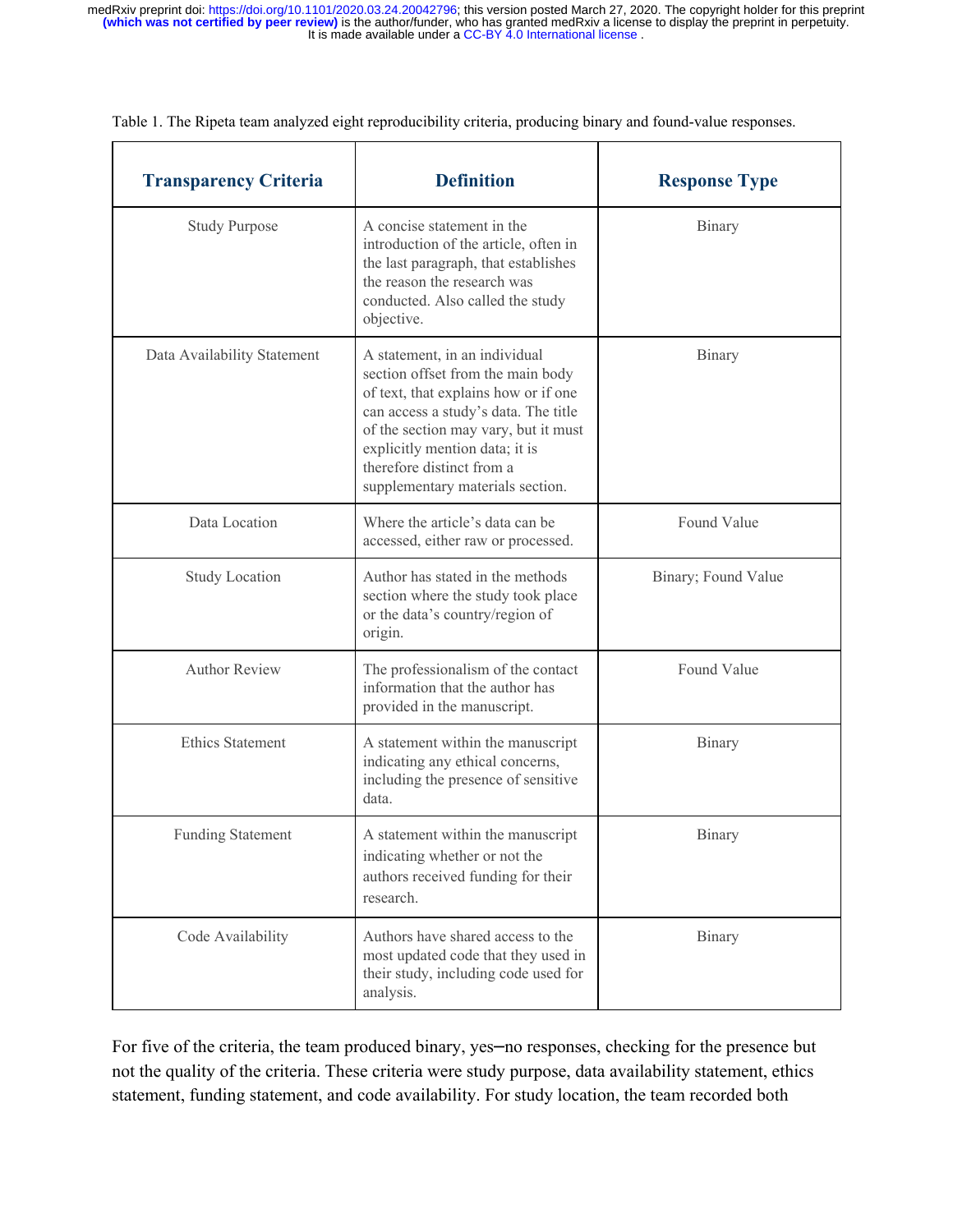binary and text responses to indicate where the study took place. Finally, the team evaluated data location and author review and reported found values for each manuscript (See Tables 2 and 3). For author review, we created a ranking system. However, for data location, we classified data locations but did not rank them (see Table 2). Though we believe that some of these locations are easier to access and tend to have more complete data, we did not rank data locations because we recognize the need for sensitive data to be restricted for ethical reasons. However, we generally find that data stored in external repositories are more complete and are more reliably accessible. Readers can access more information about the merits and drawbacks of different data locations in the [Ripeta](https://www.ripeta.com/uploads/7/4/8/7/7487334/ripeta_approach_and_criteria_definitions.pdf) [Approach and Criteria Definitions](https://www.ripeta.com/uploads/7/4/8/7/7487334/ripeta_approach_and_criteria_definitions.pdf) document.

| Data location not stated                       |  |  |  |
|------------------------------------------------|--|--|--|
| Not publicly available                         |  |  |  |
| Data are listed as available; unable to access |  |  |  |
| Restricted                                     |  |  |  |
| All in paper                                   |  |  |  |
| All in paper or supplementary files            |  |  |  |
| From author upon request                       |  |  |  |
| Online                                         |  |  |  |
| External repository on restricted basis        |  |  |  |
| External repository                            |  |  |  |
|                                                |  |  |  |

#### Table 2. Data location ranking system for non-sensitive data

Table 3. Author review ranking system

| Tier 1                   | Tier 2                    | Tier 3                    | Tier 4                     |
|--------------------------|---------------------------|---------------------------|----------------------------|
| Author used personal     | Author listed but did not | Author used institutional | Author listed a filled-out |
| email address as primary | fill out ORCID as primary | email address as primary  | ORCID as primary           |
| contact                  | contact                   | contact                   | contact                    |

Finally, the Ripeta team aggregated these data to obtain total and percent counts for each of the eight variables. Each of the variables were also separately analyzed by author tier, except for data location due to the small number of manuscripts in each possible data location.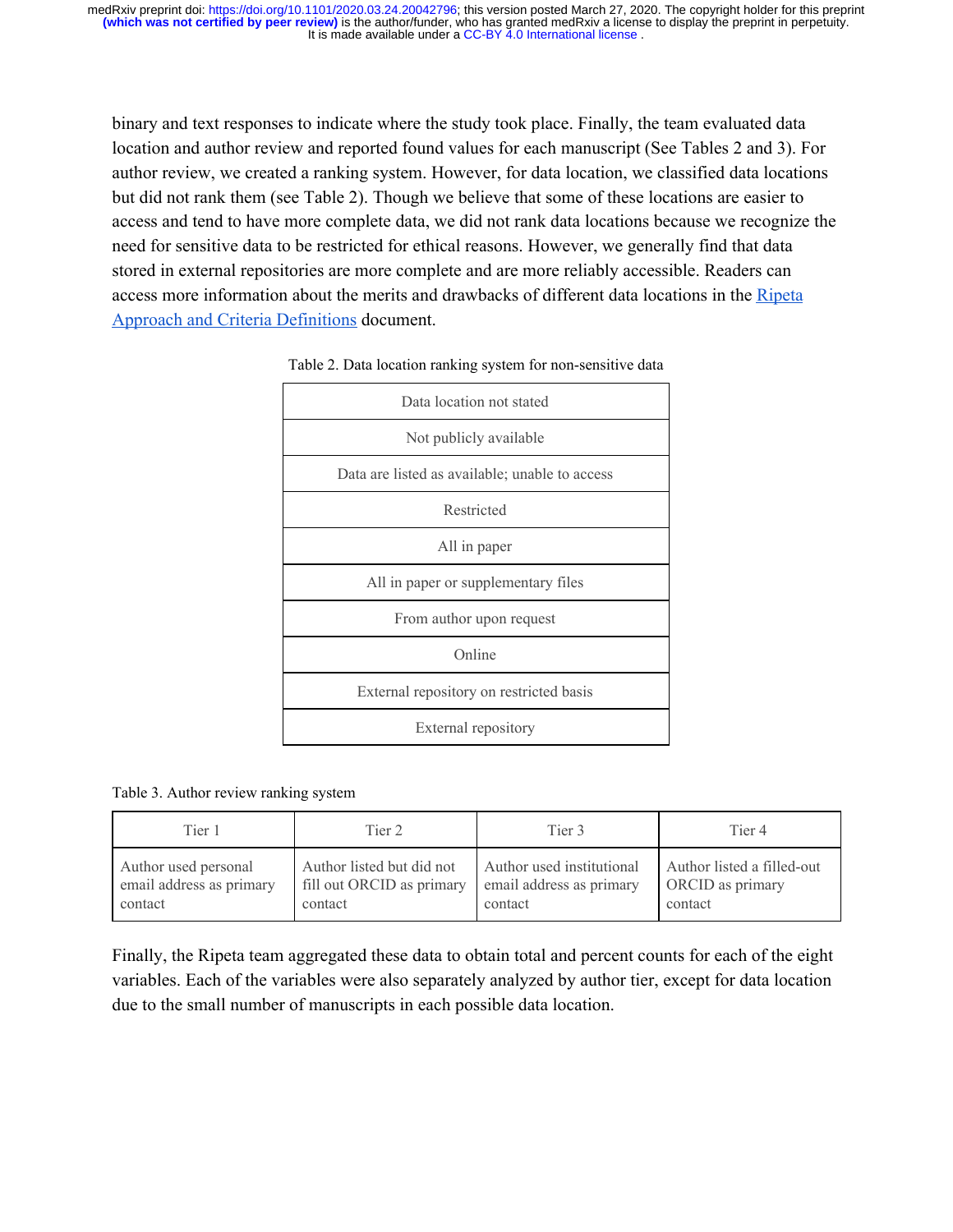#### **Results**

Data for the 535 articles came from thirteen countries, with 85% of articles using data out of China (See Figure 1). Of those articles with funding statements, 8% reported that they did not receive funding for their work (See Figure 11).



Figure 1. County in which data was collected, by percentage

Reporting practices varied widely by criteria. Authors most commonly included a description of their analysis processes (57%), a study purpose (79%), and a funding statement (65%). By contrast, only  $8\%$  (n=40) of articles made their code available,  $21\%$  (n=103) had data availability statements,  $36\%$  $(n=172)$  had ethics statements, and  $8\%/n=41)$  stated what software they used. Furthermore, only 26%  $(n=142)$  of authors used a completed ORCID as their contact information, 41%  $(n=221)$  used an institutional email, 6% (n=30) listed an uncompleted ORCID, and 27% (n=138) used a personal email address. Finally, of those papers with data availability statements, only 11% (n=14) shared their data in an external repository, the preferred method of sharing data. (See Figures 2-11).





Figure 2. Author contact information tiers, by percentage Figure 3. Percentage of papers that articulate an analysis process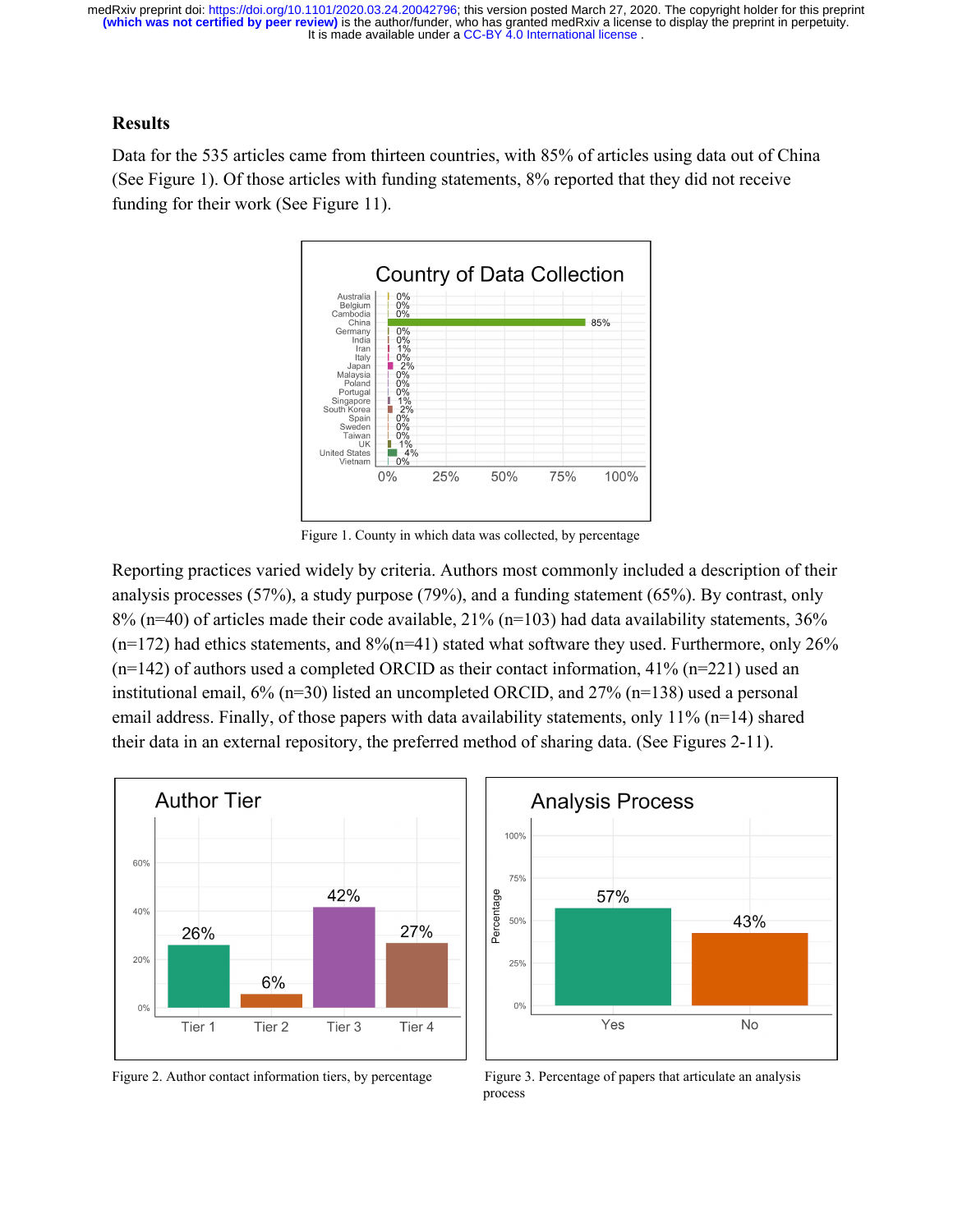











Figure 4. Percentage of papers with an ethics statement Figure 5. Percentage of papers articulating a study purpose, study objective, or hypothesis







Figure 8. Percentage of papers with a data availabilityFigure 9. Where articles with a DAS made data available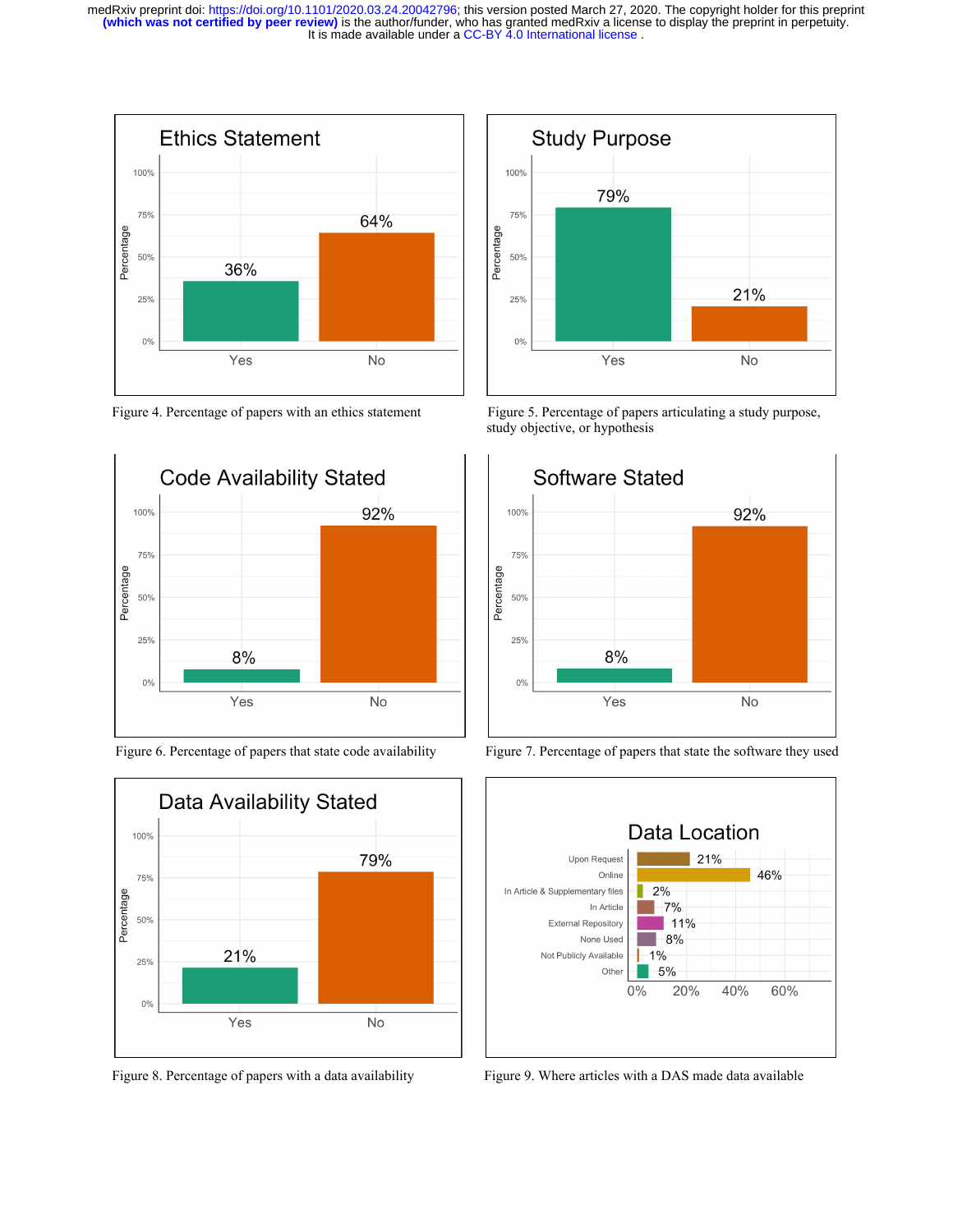



Figure 10. Percentage of papers with a funding statement Figure 11. Percentage of papers with a funding statement that stated that they did not receive funding.

Though not part of the study purpose, we were curious to know if there were differences in transparency practices based on how authors identified themselves. When separated by author tier, we found significant differences for all variables except for data availability statements. Tier 1 authors, those authors providing a populated ORCID, engaged in transparency practices at a higher rate than other authors for four of the eight criteria: analysis process stated, ethics statement, software stated, and no funding. For two of the criteria, data availability statement and funding statement, there was no statistically significant difference between Tier 1 and the tier with the highest percent engagement. For the remaining two criteria, code availability stated and study purpose, Tier 1 authors complied at a significantly lower rate than the tier with the highest level of engagement. (See Table 5 for full comparisons).

Tier 1 authors reported that they had not received funding at a statistically higher rate than Tier 3 ( $p <$ 0.0006) and 4 authors ( $p < 0.02$ ). Tier 1 authors also included an ethics statement at a statistically higher rate than all other authors ( $p < 0.0002$  for each) Tier 3 authors included an ethics statement at a statistically higher rate than Tier 2 ( $p < 0.03$ ) and 4 authors ( $p < 007$ ). Tier 1 stated their software at a higher rate than all other authors ( $p < 0.007$  for each) and stated their analysis processes at a higher rate than all other authors ( $p < 0.03$  for each). Tier 2 authors stated a study purpose at a statistically higher rate than all other authors ( $p < 0.05$  for each). Tier 3 authors included a funding statement at a significantly higher rate than Tier 4 authors ( $p < 0.05$ ). Interestingly, Tier 1 authors reported their code at a significantly lower rate than all other authors ( $p < 0.04$  for each), and Tier 4 authors additionally reported their code at a significantly higher rate than Tier 3 authors ( $p < 0.007$ ).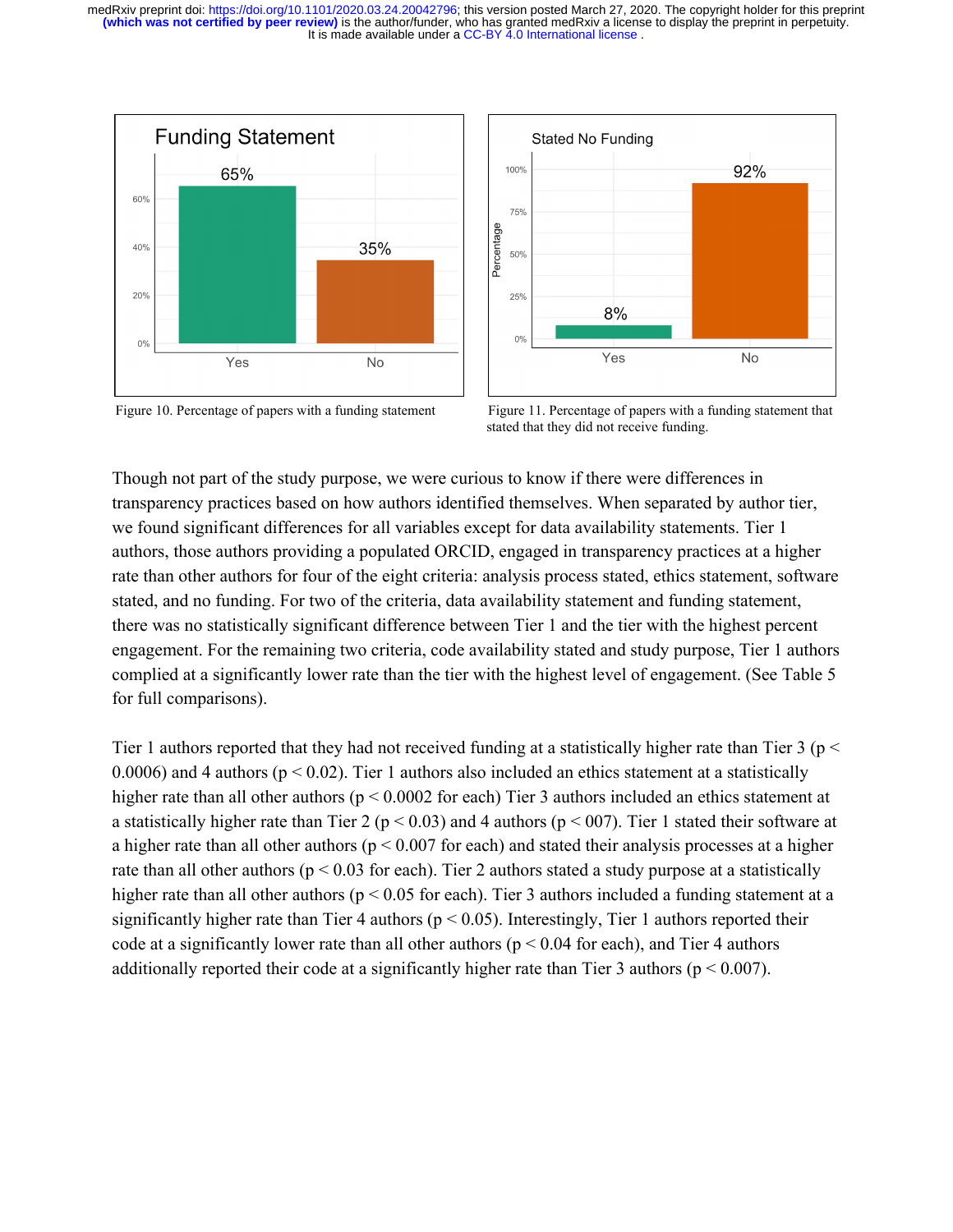|                                    | <b>Tier 1</b> | <b>Tier 2</b> | Tier 3 | <b>Tier 4</b> |
|------------------------------------|---------------|---------------|--------|---------------|
|                                    | 125           | 25            | 212    | 136           |
| <b>Analysis Process Stated</b>     | 74%           | 52%           | 53%    | 51%           |
| <b>Ethics Statement</b>            | 60%           | 20%           | 35%    | 15%           |
| <b>Data Availability Statement</b> | $22\%$        | 17%           | 19%    | 23%           |
| <b>Code Availability Stated</b>    | $2\%$         | 13%           | $6\%$  | 15%           |
| <b>Software Stated</b>             | 16%           | $0\%$         | $7\%$  | $5\%$         |
| <b>Study Purpose</b>               | 79%           | 90%           | 82%    | 73%           |
| <b>Funding Statement</b>           | 65%           | 63%           | 69%    | 59%           |
| <b>No Funding</b>                  | 15%           | 10%           | $4\%$  | $7\%$         |

Table 4. Disaggregated data for each transparency criteria by Author Tier.

## **Discussion**

The COVID-19 pandemic has laid bare the medical systems of affected nations, exposing their strengths and weaknesses. Similarly, it has revealed patterns in the scientific community. In both the medical and research communities, COVID-19 has revealed the devoted, quality work of individuals but the many challenges of the larger systems that those individuals operate within.

Since the outbreak of COVID-19 in 2019, researchers around the world have started exploring important health questions related to the virus, often without funding or outside support. Our research found that 8% of preprint articles received no funding. Furthermore, several new preprint articles related to COVID-19 are uploaded to medRxiv and bioRxiv each day. These actions reveal the dedication of scientists to provide their scientific information to decision-makers as quickly as possible. Yet, we found that most authors are not employing best reporting practices, despite the importance of open science during a health crisis. Many authors did not make their data readily accessible, did not share code, and did not engage in other important transparency practices. At a time when many scientists are going above and beyond to promote their research, these findings suggest that the scientific community may not recognize the role that certain criteria play in reproducibility and may not appreciate the extent to which open science promotes innovation and advancement. It may also signal that it is simply difficult to improve the reporting and data sharing practices within science.

In particular, the large discrepancies between criteria suggest that authors care about good reporting practices but that certain criteria are far more salient and highly valued than others. For instance, the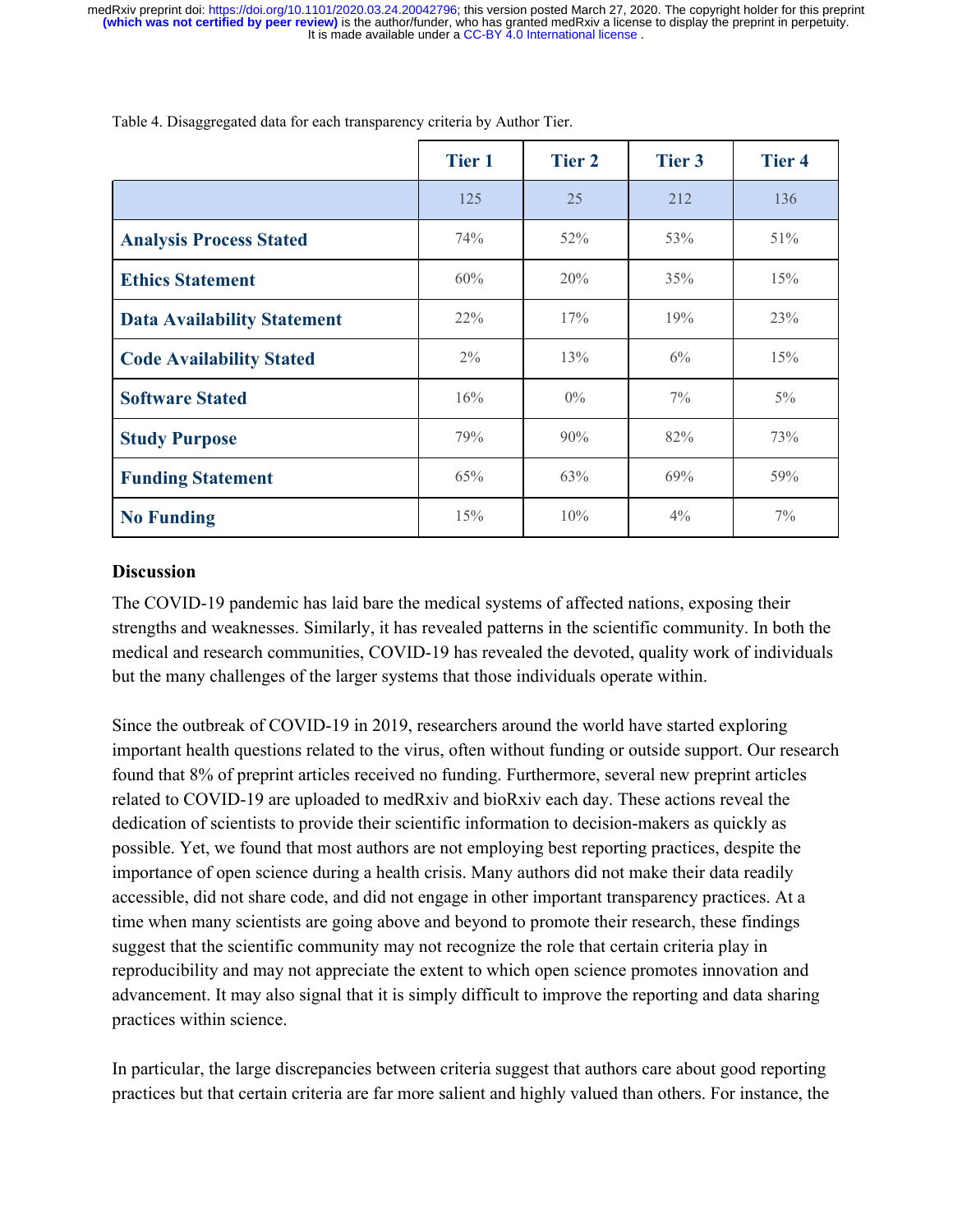vast majority of authors included a study purpose, yet almost no authors reported their code. Furthermore, almost all authors provided a funding statement, and over half of authors described their analysis processes. Perhaps most importantly, only 21% of authors included data availability statements, and only 11% of those made their data available in external repositories. Though we found that the data for 46% of those articles were available online, many of these studies used pre-existing online data, meaning that they did not actually make new data available. These low numbers suggest that some authors might not recognize the importance of data sharing, believing that they only need to share their methods in order to make their studies reproducible. Overall, authors who engaged in more reporting practices may have simply been exposed to more information about how to promote transparency. Conversely, authors who engaged in fewer of the practices may have been confused by conflicting advice in the myriad of available author guidelines.<sup>6</sup> Thus, our findings suggest the need to make clear cases for a handful of the most important reporting practices as often and as publicly as possible.

All major publishers and funding organizations have author guidelines that stress the importance of open reporting – and some even require certain best practices – yet most published articles do not comply with these guidelines, as they are not mandated and are time-consuming to check. Though authors may care about reporting practices, they may not know which ones are most important, and they may choose to focus their energy on the content of their research. Furthermore, the peer review process is labor intensive and time consuming, and reviewers may understandably focus on process, results, and content more than specific reporting guidelines. The scientific community can combat this issue by implementing automated reviews when possible. As shown in this study, there are many checks for certain reproducibility and integrity criteria that have been and can be automated. It took approximately 30 minutes to do automated checks for all 535 papers, while our manual checks took approximately 5 minutes per paper, culminating in dozens of hours of work. Thus, automation would make reporting checks feasible by drastically reducing the time it takes to conduct them, allowing expert reviewers to focus on evaluating the science itself. Before proceeding to peer review, authors would need to address any transparency concerns and conduct a second automated check.

Whichever interventions the scientific community eventually implements, we hope that those researchers committed to combating the COVID-19 outbreak will recognize the inherent importance of open science. Many of these researchers seem to be motivated by altruism rather than career, so we must continue to highlight those reporting practices that will facilitate reproducibility and falsifiability. Finally, we must reiterate the general importance of open science: that our best work comes from the knowledge we create together, across borders and with collaborators we may never know exist.

<sup>6</sup> Malički M, Aalbersberg IJ, Bouter L, ter Riet G (2019) Journals' instructions to authors: A cross-sectional study across scientific disciplines. PLoS ONE 14(9): e0222157. https://doi.org/ 10.1371/journal.pone.0222157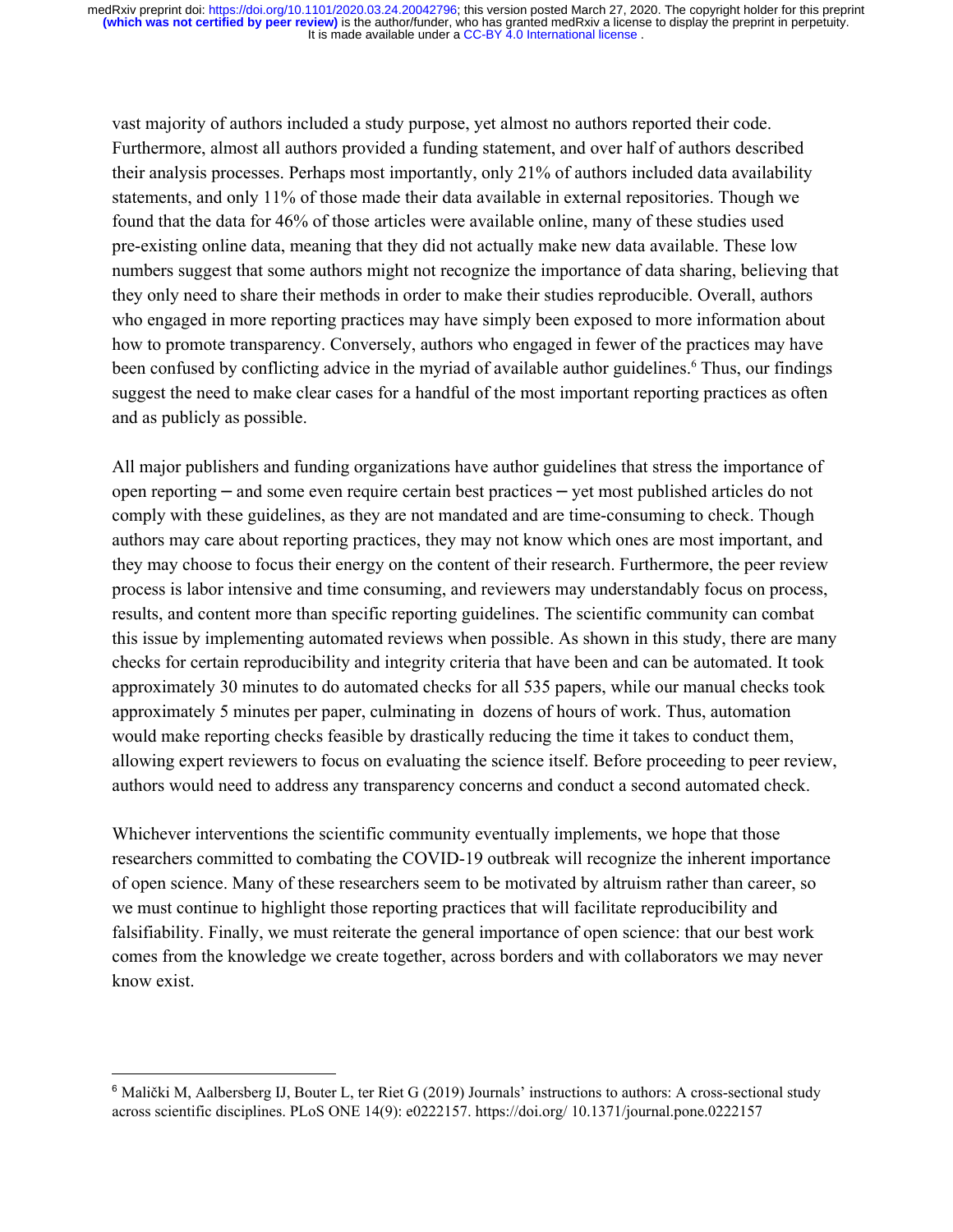#### **Data and Code Availability Statement**

Data and code are available on figshare. Data: 10.6084/m9.figshare.12026364 Code: 10.6084/m9.figshare.12026370

## **Ethics Statement**

No ethics approval was needed for this study.

## **Funding**

No outside funding was used for this study.

#### **Author Contributions**

JS Data analyses; manual annotations LH Completed manual annotations SN Manuscript drafting and editing CHV Study design and manuscript editing LDM Study design; analyses oversight; manuscript editing